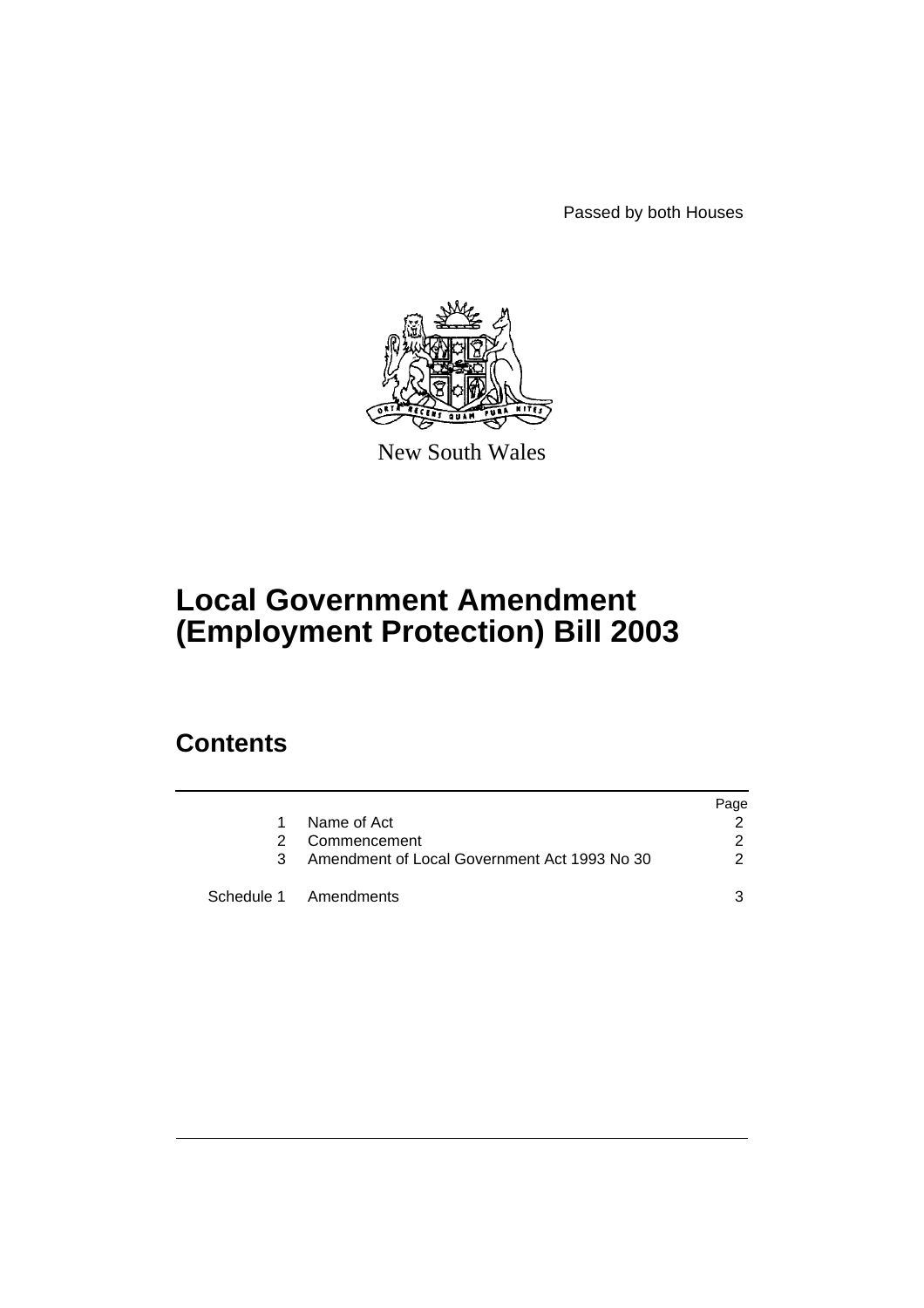*I certify that this PUBLIC BILL, which originated in the LEGISLATIVE COUNCIL, has finally passed the LEGISLATIVE COUNCIL and the LEGISLATIVE ASSEMBLY of NEW SOUTH WALES.*

*Legislative Council 2003* *Clerk of the Parliaments*



New South Wales

# **Local Government Amendment (Employment Protection) Bill 2003**

Act No , 2003

An Act to amend the *Local Government Act 1993* to provide employment protection for certain staff members transferred from the employment of one council to another council due to the constitution, amalgamation or alteration of council areas; and for other purposes.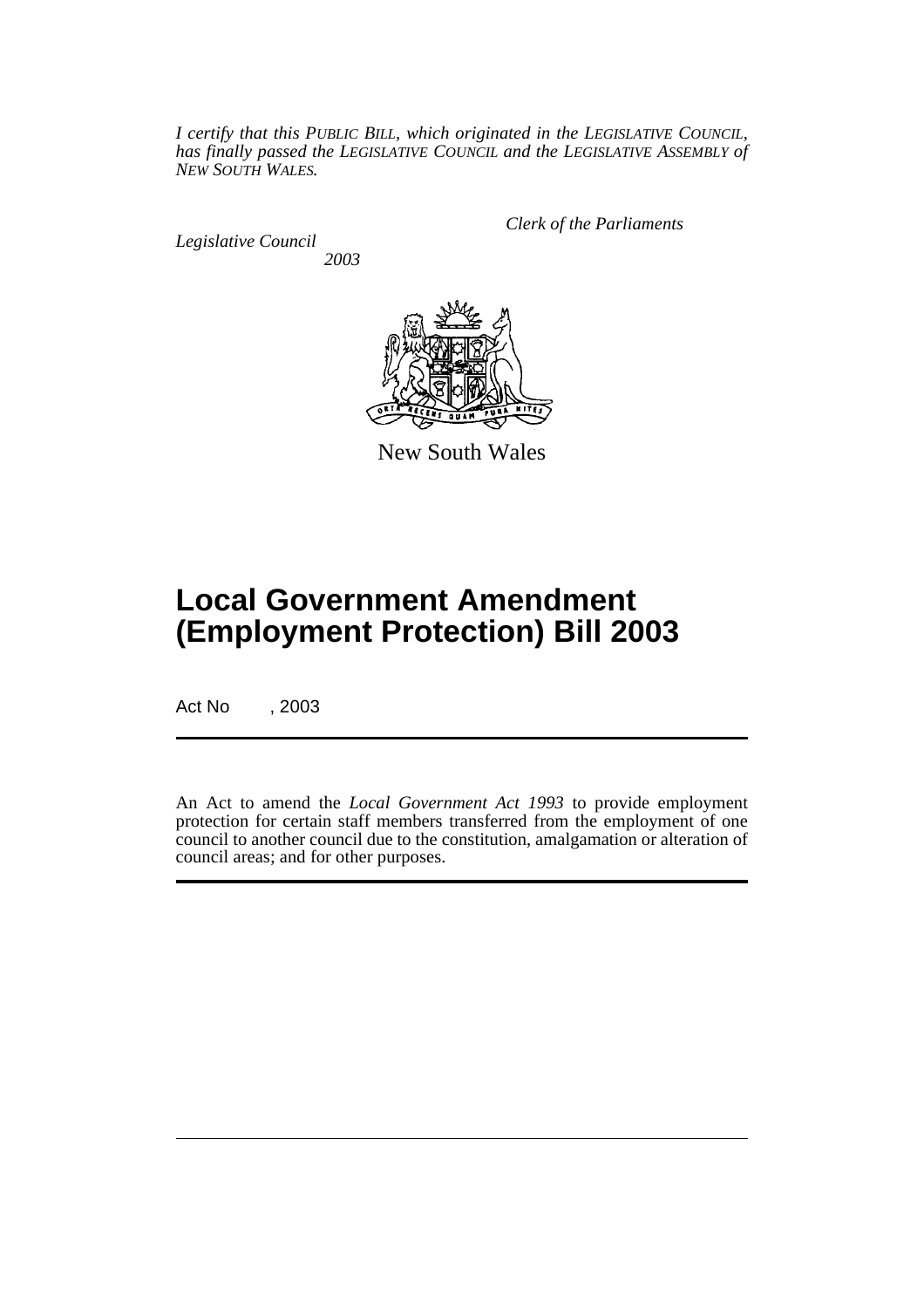#### <span id="page-2-0"></span>**The Legislature of New South Wales enacts:**

#### **1 Name of Act**

This Act is the *Local Government Amendment (Employment Protection) Act 2003*.

#### <span id="page-2-1"></span>**2 Commencement**

This Act commences on a day or days to be appointed by proclamation.

#### <span id="page-2-2"></span>**3 Amendment of Local Government Act 1993 No 30**

The *Local Government Act 1993* is amended as set out in Schedule 1.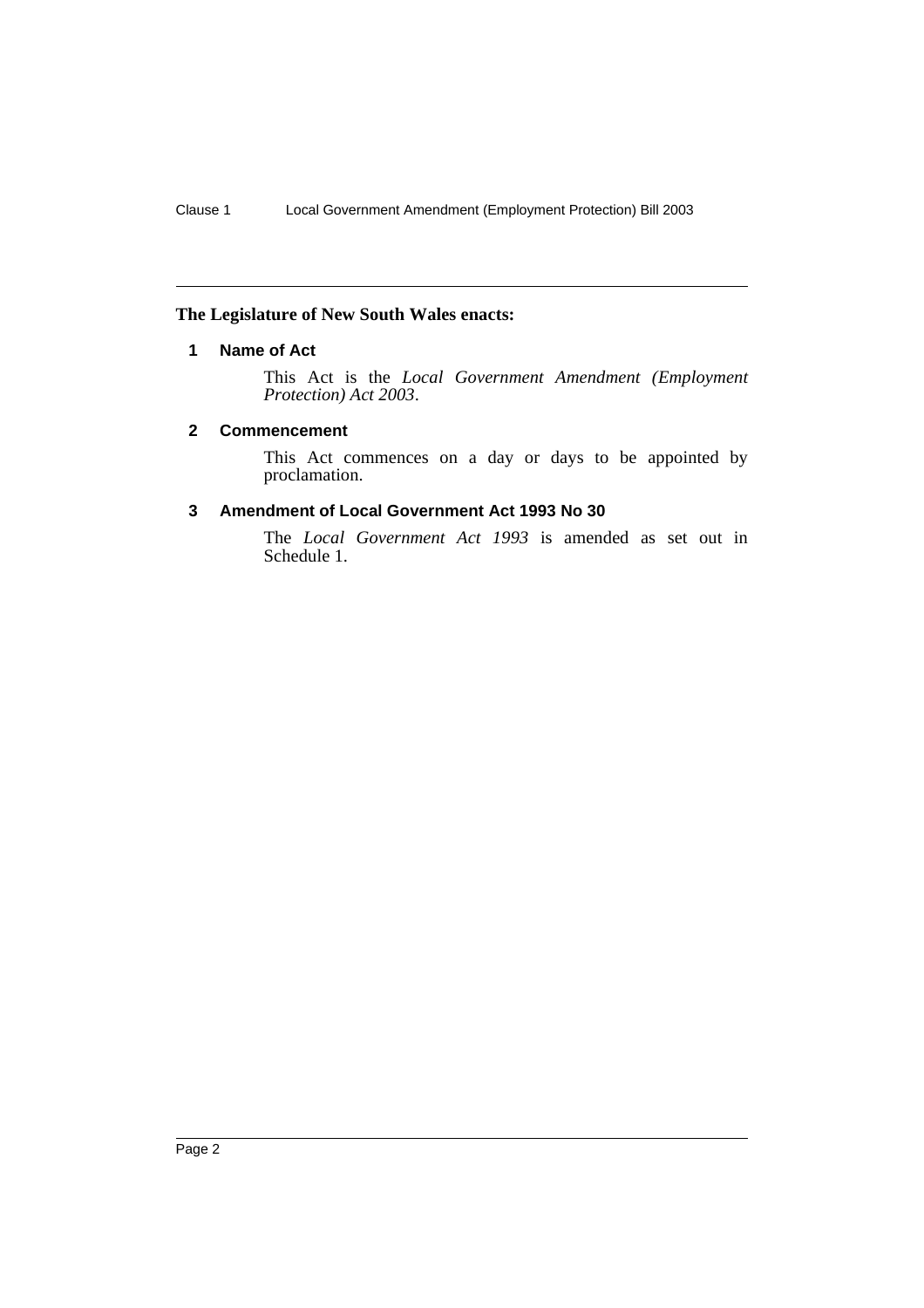Amendments **Schedule 1** and the set of the set of the set of the set of the set of the set of the set of the set of the set of the set of the set of the set of the set of the set of the set of the set of the set of the set

### <span id="page-3-0"></span>**Schedule 1 Amendments**

(Section 3)

#### **[1] Section 213 Facilitating provisions of proclamations**

Insert after section 213 (1):

**Note.** If a proclamation for the purposes of this Division transfers staff members (other than senior staff) from the employment of one council to another council, the provisions of Part 6 of Chapter 11 apply in relation to the transferred staff members.

#### **[2] Section 218C Facilitating provisions of proclamations**

Insert after section 218C (2):

**Note.** If a proclamation for the purposes of this Division transfers staff members (other than senior staff) from the employment of one council to another council, the provisions of Part 6 of Chapter 11 apply in relation to the transferred staff members.

#### **[3] Section 354A**

Insert after section 354:

#### **354A Ministerial approval for certain termination payments to senior staff**

- (1) A council must not make a payment to the general manager or other senior staff member of the council in relation to his or her termination of employment (including termination on the ground of redundancy) without first obtaining the Minister's approval to the payment.
- (2) The Minister may refuse to approve a payment under subsection (1) if the Minister is not satisfied the payment is appropriate.
- (3) A payment referred to in subsection (1) that is made without the Minister's approval:
	- (a) is to be repaid to the council, and
	- (b) is a debt due to the council recoverable by the council or the Minister in any court of competent jurisdiction.
- (4) Subsection (1) does not apply to payments of a kind exempted from this section by the regulations.
- (5) To remove doubt, this section extends to:
	- (a) a termination payment made under a contract and to an ex gratia termination payment, and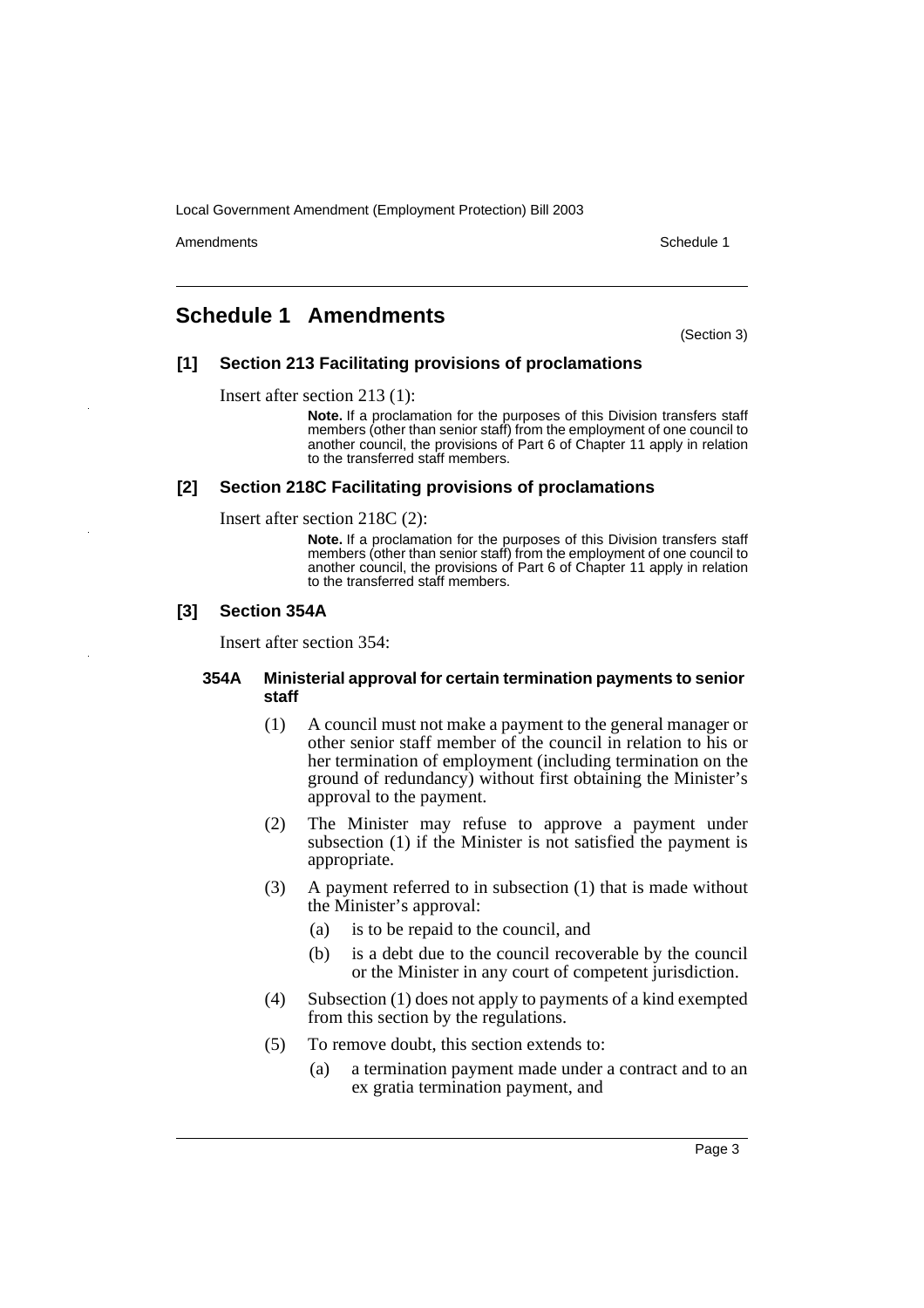Schedule 1 Amendments

(b) a termination payment made under a contract entered into before the commencement of this section.

#### **[4] Chapter 11, Part 6**

Insert after Part 5 of Chapter 11:

### **Part 6 Arrangements for council staff affected by the constitution, amalgamation or alteration of council areas**

#### **354B Definitions**

(1) In this Part:

*former council*, in relation to a transferred staff member, means the council that employed the staff member immediately before the transfer day.

*new council*, in relation to a transferred staff member, means the council into whose employment the staff member was transferred on the transfer day.

*proposal* means:

- (a) a proposal made under section 215 to constitute one or more areas, or
- (b) a proposal made under section 218E to amalgamate one or more areas, or
- (c) a proposal made under section 218E to alter the boundaries of one of more areas.

*proposal period* means (subject to subsection (2)) the period:

- (a) starting on the day the proposal is made, and
- (b) ending on the following day:
	- (i) if the Minister decides not to proceed with the proposal—the day that decision is made under section 215 or 218E,
	- (ii) if the Minister refers the proposal to the Boundaries Commission or the Director-General but decides to decline to recommend to the Governor that the proposal be implemented—the day that decision is made,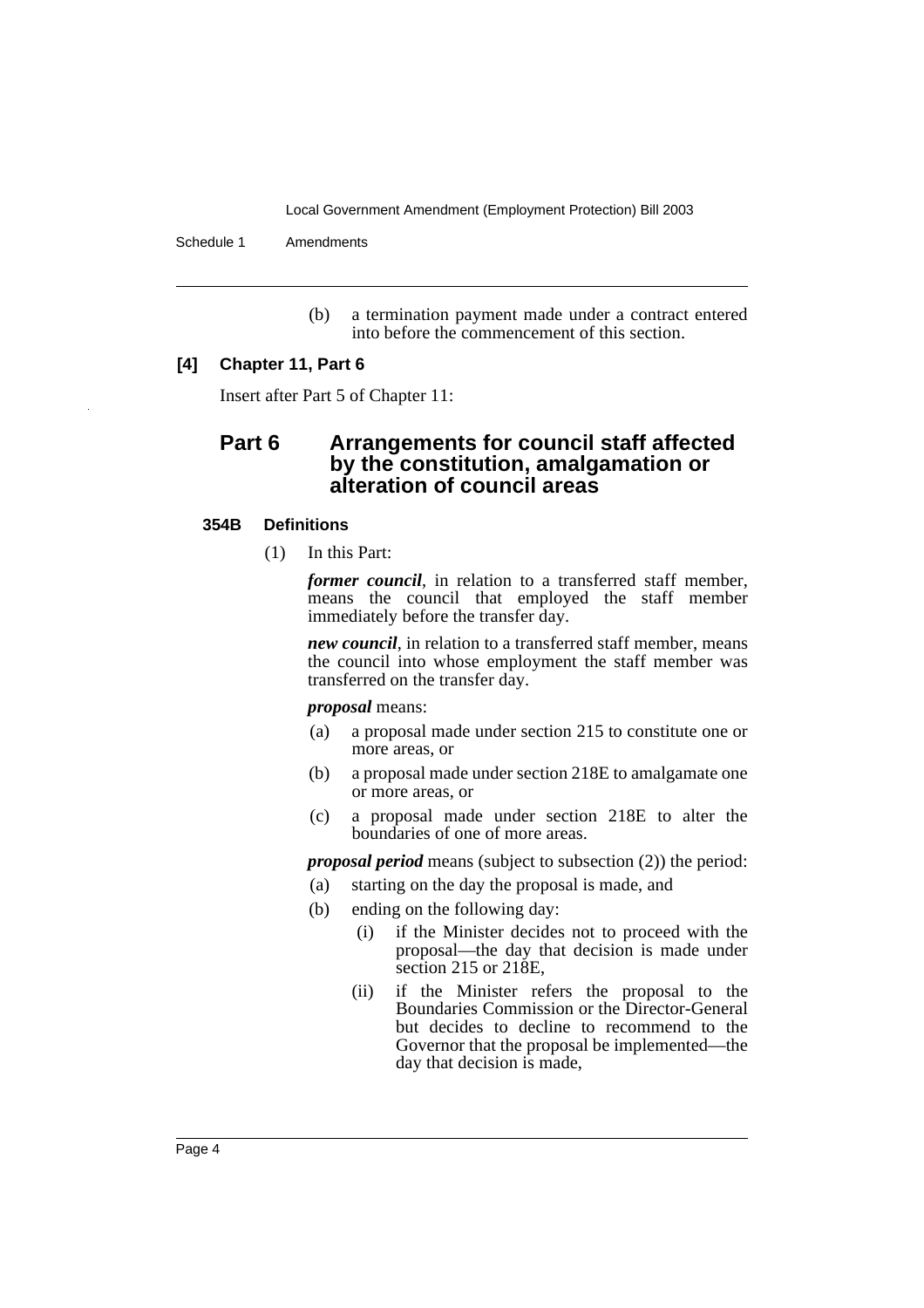Amendments **Schedule 1** and the set of the set of the set of the set of the set of the set of the set of the set of the set of the set of the set of the set of the set of the set of the set of the set of the set of the set

(iii) if the Minister recommends to the Governor that the proposal be implemented—immediately before the date specified in the proclamation implementing the proposal.

*transfer day*, in relation to a transferred staff member, means the day on which the staff member was transferred, by a proclamation made for the purposes of Division 1 or 2A of Part 1 of Chapter 9, from the employment of one council to another council.

*transferred staff member* means a member of the staff of a council who is transferred to the employment of another council:

- (a) by a proclamation for the purposes of Division 1 of Part 1 of Chapter 9 that constitutes one or more areas, or
- (b) by a proclamation for the purposes of Division 2A of Part 1 of Chapter 9 that:
	- (i) amalgamates one or more areas, or
	- (ii) alters the boundaries of one or more areas.
- (2) The Minister may, by notice in writing to a council, extend the proposal period in relation to that council by determining an earlier date for the start of the period than the date the proposal is made under section 215 or 218E.

#### **354C No forced redundancy of affected staff members during proposal period**

The employment of a member of staff of a council that is affected by a proposal (other than of a senior staff member) must not be terminated, without the staff member's agreement, during the proposal period on the ground of redundancy.

#### **354D Preservation of entitlements of transferred staff members**

- (1) A transferred staff member's employment (other than that of a senior staff member) continues on the same terms and conditions as the terms and conditions that applied to the staff member immediately before the transfer day, subject to section 354E.
- (2) Subsection (1) applies until other provision is duly made under any Act or law.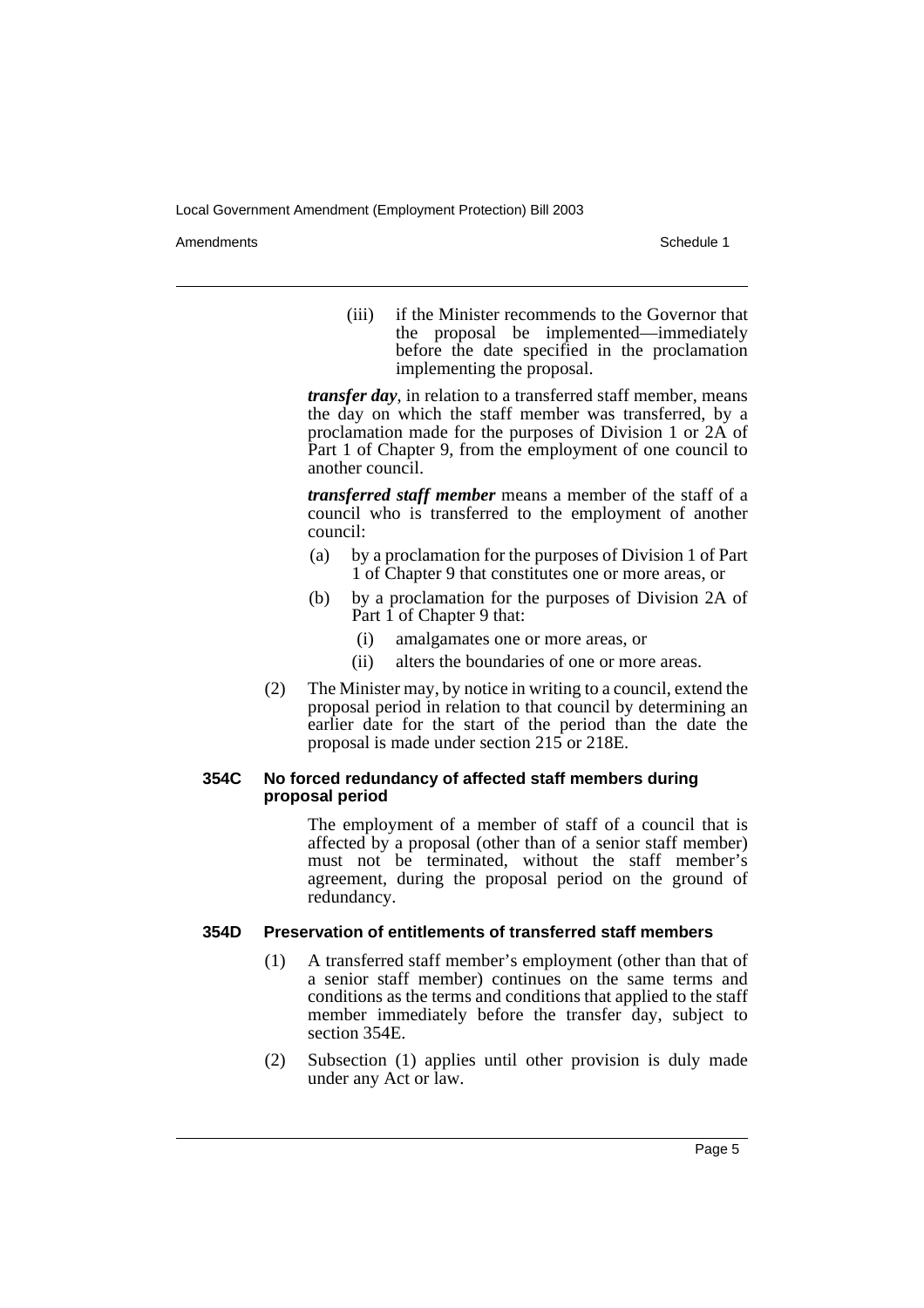Schedule 1 Amendments

- (3) Neither the contract of employment nor the period of employment of a transferred staff member is taken to have been broken by the transfer for the purposes of any law, award or agreement relating to the employment of that staff member.
- (4) A transferred staff member is not entitled to receive any payment or other benefit merely because the staff member ceases to be a staff member of the former council.
- (5) The transfer of a transferred staff member does not affect any accrued rights the staff member had immediately before the transfer, including in relation to recreation leave, sick leave, long service leave and superannuation, but does not entitle the staff member to claim dual benefits of the same kind for the same period of service.

#### **354E Certain increases or decreases in staff entitlements during proposal period not binding on new council without approval**

- (1) This section applies to a determination of the terms and conditions of employment of staff members of a council that is made during the proposal period, and extends to any such determination made in an industrial agreement with or on behalf of the staff members, in an employment contract with a staff member or in an employment policy of the council.
- (2) After the transfer day:
	- (a) the new council is not bound by any such determination, and
	- (b) any such determination is to be disregarded for the purposes of section 354D (1),

unless the determination has been approved by the Minister under this section or the approval of the Minister is not required under this section.

- (3) If an application is made to the Minister for approval of a determination to which this section applies, the Minister may refuse to approve the determination only if the Minister is satisfied that the determination arises from or is in anticipation of the proposal and would result in an unjustifiable increase or decrease in the obligations of the new council in relation to transferred staff members.
- (4) A determination to which this section applies is not required to be approved by the Minister if: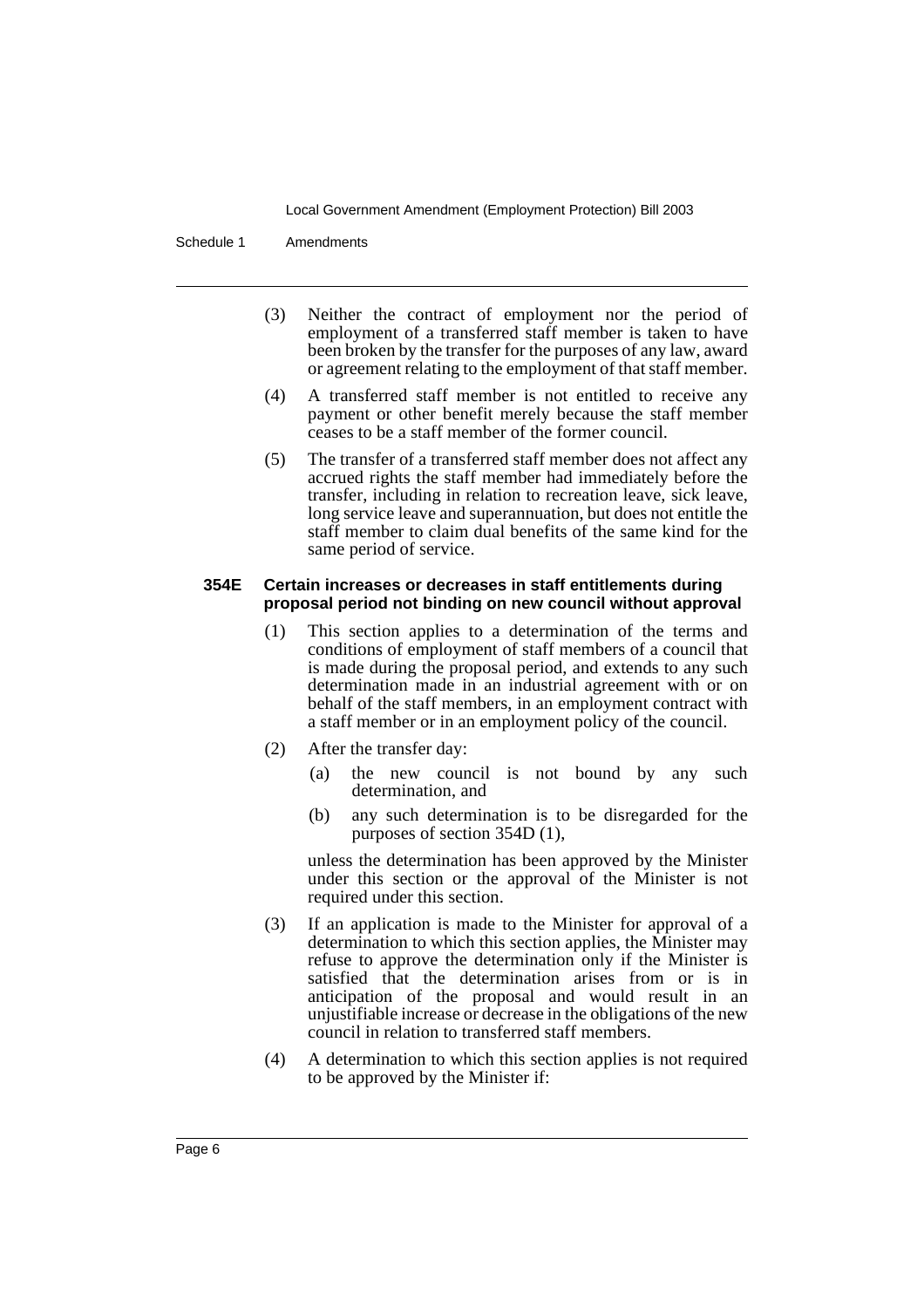Amendments **Schedule 1** and the set of the set of the set of the set of the set of the set of the set of the set of the set of the set of the set of the set of the set of the set of the set of the set of the set of the set

- (a) it complies with the requirements of regulations made for the purposes of this section, or
- (b) the Minister determines in writing that approval is not required.

#### **354F No forced redundancy of transferred non-senior staff members for 3 years after transfer**

A transferred staff member's employment with the new council (other than a senior staff member) must not be terminated, without the staff member's agreement, within 3 years after the transfer day on the ground of redundancy arising from the transfer of the staff member's employment.

#### **354G Lateral transfer of non-senior staff members**

- (1) This section applies if:
	- (a) a council employs transferred staff members, and
	- (b) within 12 months after the transfer day, the general manager proposes to make an appointment to a position within the organisational structure of the council, other than a senior staff position, and
	- (c) a transferred staff member (other than a senior staff member) was, immediately before the transfer day, performing substantially the same duties for the staff member's former council as are required to be performed in the position to be filled.
- (2) The council:
	- (a) must notify its staff members of the position and give its staff members a reasonable opportunity to apply for the position, and
	- (b) must not externally advertise the position.
- (3) A person who:
	- (a) applies for appointment to a position referred to in this section, and
	- (b) is employed by the council at the time of making the application, and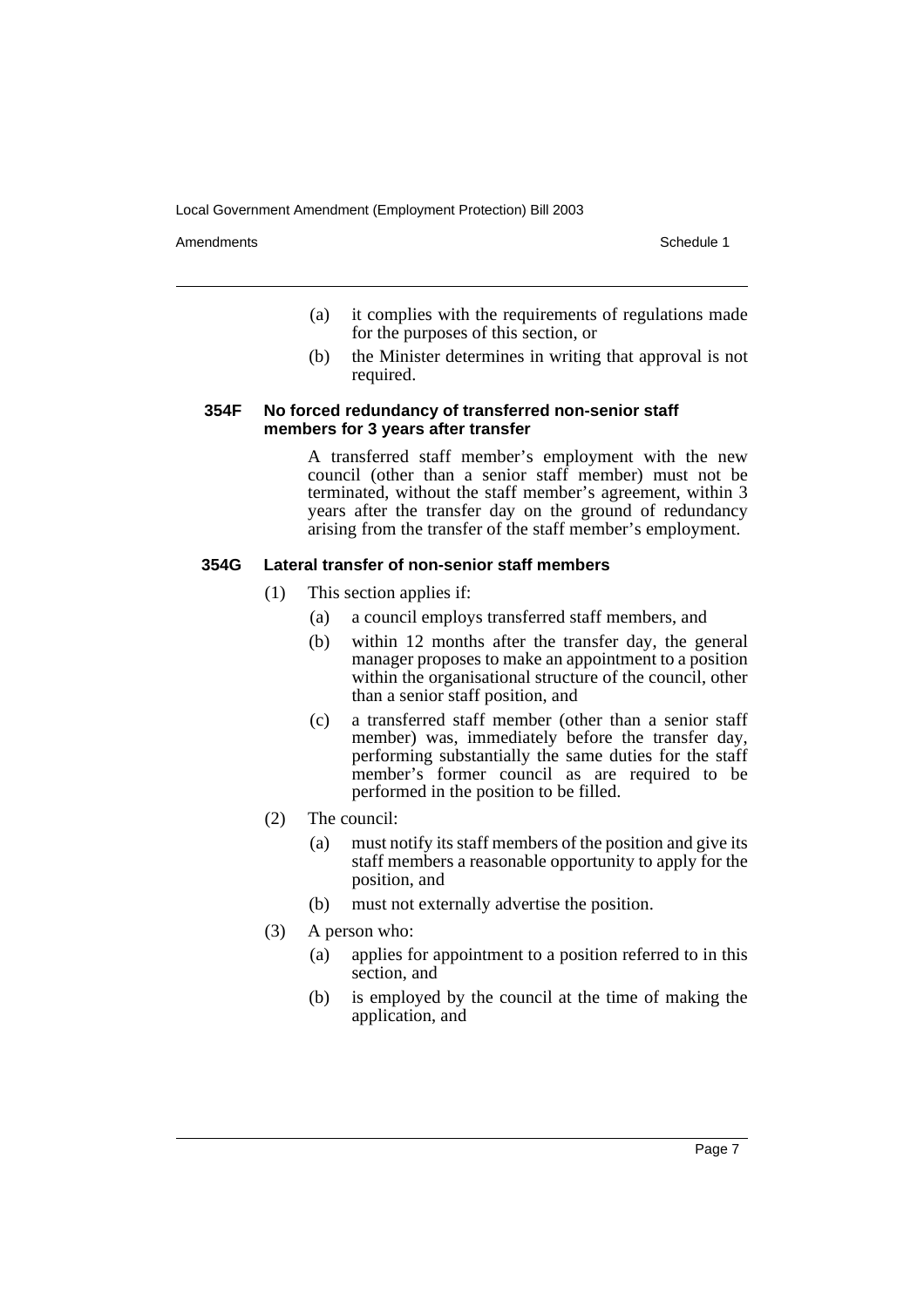Schedule 1 Amendments

(c) is a person referred to in subsection  $(1)$  (c),

must be considered for appointment to the position in preference to any other applicant for the position who is not such a person.

- (4) If there is more than one person referred to in subsection (3) who is eligible for appointment to a position, the applicant who has the greatest merit, determined in accordance with section 349  $(2)$  and  $(3)$ , is to be selected.
- (5) Subject to subsection (4), sections 348 and 349 do not apply to an appointment to a position referred to in this section and the Council may not decide, under section 350 (b), that those sections apply to the appointment.

#### **354H External advertising not required in certain circumstances**

- (1) This section applies if:
	- (a) a council employs transferred staff members, and
	- (b) within 12 months after the transfer day, the general manager proposes to make an appointment to a position within the organisational structure of the council, other than a senior staff position, and
	- (c) the general manager is satisfied that one or more of the transferred staff members (other than a senior staff member) are suitably qualified for the position,

but does not apply if the Minister is satisfied that the transfer of staff resulted from an alteration of the boundaries of the council's area and did not result in the transfer to the council of a significant number of staff.

- (2) The council:
	- (a) must notify its staff members of the position and give its staff members a reasonable opportunity to apply for the position, and
	- (b) must not externally advertise the position.
- (3) Section 348 does not apply to an appointment to a position referred to in this section.